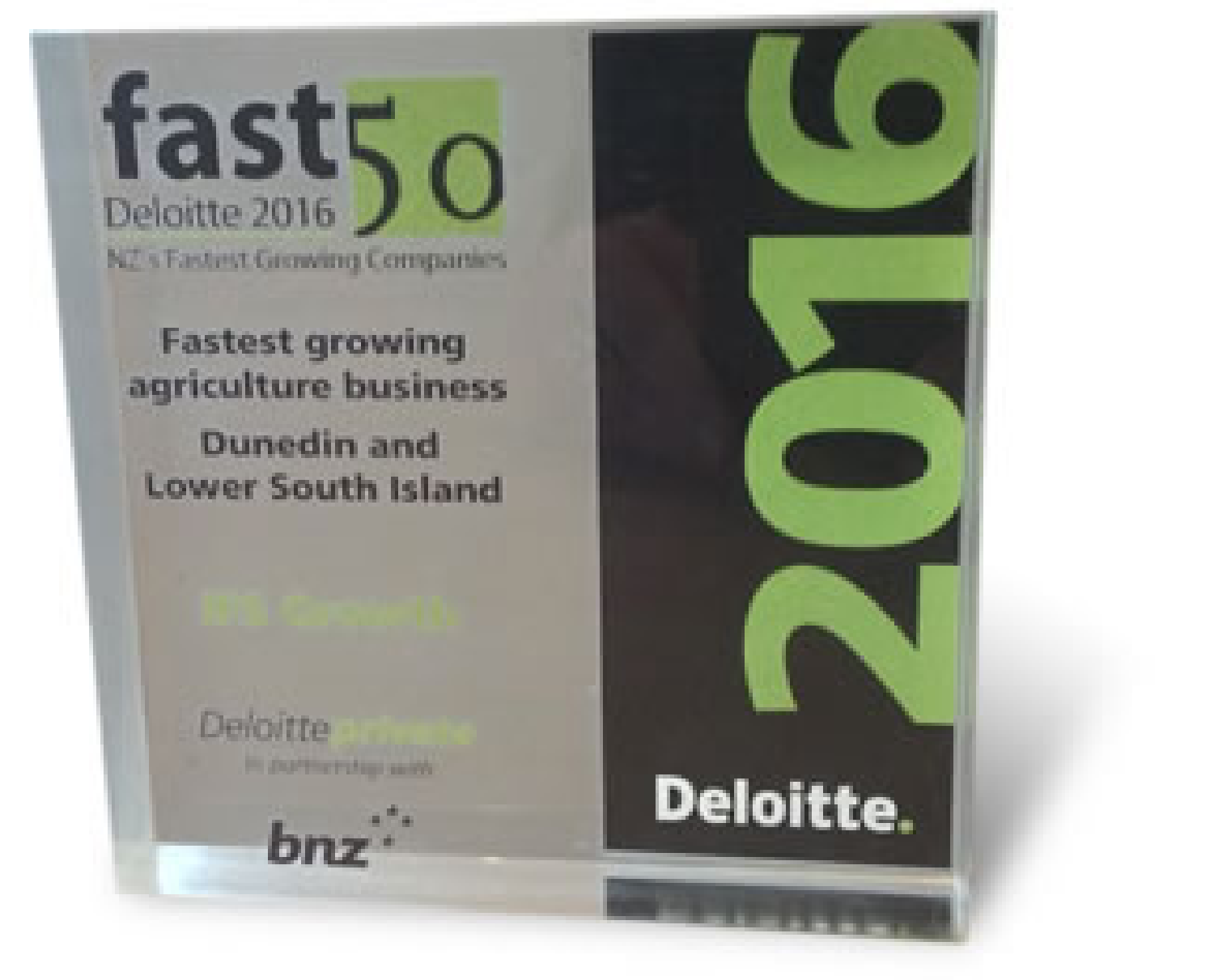

22 September 2016

ATTENTION: CHIEF REPORTERS AGRICULTURE REPORTERS

FOR IMMEDIATE RELEASE

## **IFS Growth wins prestigious Deloitte Fast 50 award**

IFS Growth is proud of receiving the Deloitte Fast 50 regional award for agriculture at a ceremony held at the Dunedin Town Hall last night.

IFS Growth is a successful forestry management, investment and consulting company that started in Invercargill and now has offices in Southland, Otago, Wellington and Northland.

In receiving the award, IFS Growth majority shareholder, Dan Minehan said "this is a reflection on our people, partners, client and customers, as without them we could not succeed."

IFS Growth was awarded the Fast 50 award for the fastest growing agriculture business in Dunedin and the Lower South Island. The company will now compete against winners in other regions for the national award in Auckland.

"We are looking forward to attending the national awards in Auckland. This opportunity is fantastic for our company and we would like to thank Deloitte for sponsoring this initiative," Mr Minehan said.

The Deloitte Fast 50 celebrates the country's 50 fastest growing companies and ranks the top 50 businesses in New Zealand according to their revenue growth over the past three years.

ENDS

Contact information: James Treadwell CEO IFS Growth E [james@ifsgrowth.co.nz](mailto:james@ifsgrowth.co.nz) P 0220 434511 www.ifsgrowth.co.nz

IFS Growth has over 30 years experience in Forestry, Forestry Investment, Consulting and Management. Employing 19 staff and approximately 200 contractors, IFS Growth provides a range of forest services to forest owners. IFS Growth has regional offices in Southland, Otago, Wellington, Northland.